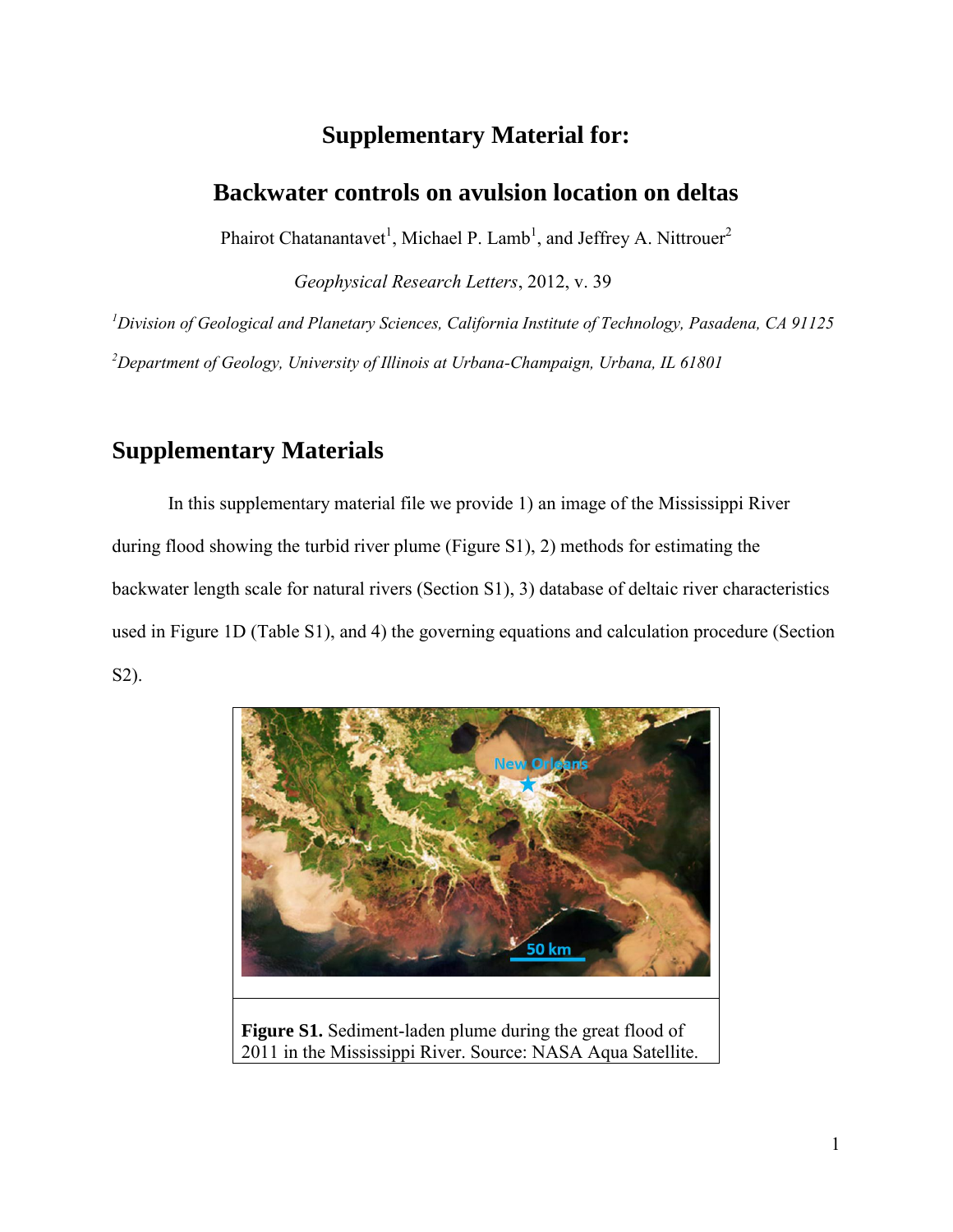#### **S1. Method to Calculate Backwater Length for Field Cases**

We calculated the backwater length (*Lb*) for nine rivers (Fig. 1) following [e.g. *Parker*, 2004]:

$$
L_b \sim h_c / S \tag{S1}
$$

$$
h_c = \left(\frac{c_f q_c^2}{g w^2 s}\right)^{1/3} \tag{S2}
$$

where  $h_c$  is the characteristic flow depth, *S* is the bed slope,  $C_f$  is a bed friction coefficient,  $Q_c$  is a characteristic water discharge, *w* is channel width and *g* is gravitational acceleration. We quantified the characteristic discharge by calculating the peak annual flood event with a two-year recurrence interval [e.g., *Wilkerson*, 2008] from recorded flow data from the Oak Ridge National Laboratory Distributed Active Archive Center and the U.S. Army Corps (Table S1). The channel slope for each river was calculated from existing literature [*Depetris and Gaiero*, 1998; *Saad*, 2002; *Giosan et al*., 2005; *Jerolmack and Mohrig*, 2007; *Lamb et al*., in press]. Channel width was measured from satellite images. The friction coefficient was assumed to be equal to 0.002 for all cases, which is a typical value for large lowland rivers [*Parker et al*., 2007]. The upstream distance from the river mouth to the avulsion node, *LA*, was measured along the river centerline from satellite imagery (Fig. 1).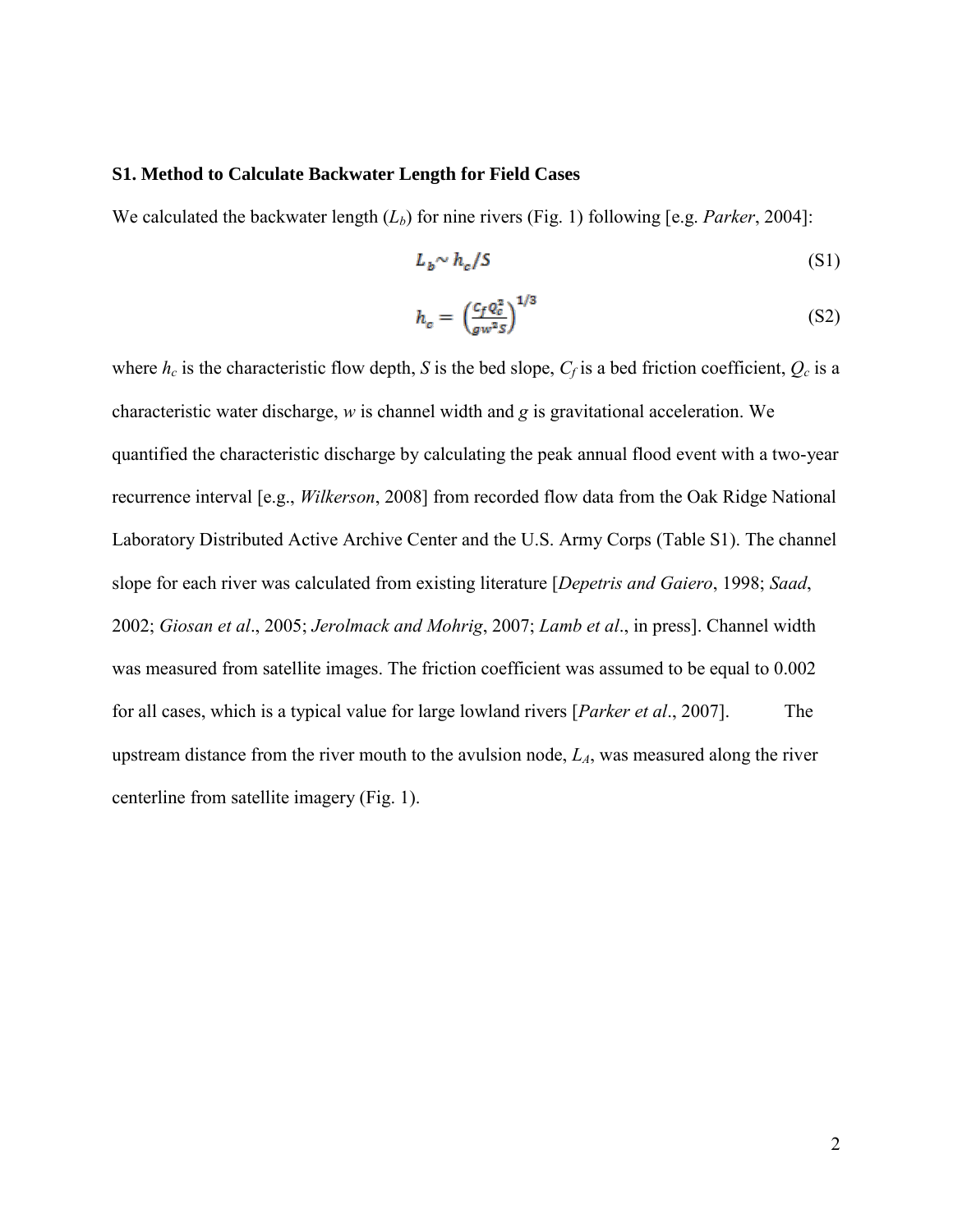| <b>River</b>      | Width (m) | <b>Slope</b> | $Q_c$ (m <sup>3</sup> /s) | $h_c(m)$ | $L_b$ (km) | $L_a$ (km) |
|-------------------|-----------|--------------|---------------------------|----------|------------|------------|
|                   |           |              |                           |          |            |            |
| Parana River      | 1,270     | 0.00004      | 22,800                    | 11.8     | 295        | 210        |
| Danube River      | 1,250     | 0.00005      | 9,700                     | 6.3      | 125        | 95         |
| Nile River, Egypt | 240       | 0.000064     | 8,800                     | 16.2     | 254        | 210        |
| Lower Mississippi | 650       | 0.000043     | 29,000                    | 21.0     | 480        | 490        |
| River, USA        |           |              |                           |          |            |            |
| Assiniboine R.,   | 100       | 0.0005       | 1,350                     | 4.2      | 8.4        | 12         |
| Manitoba          |           |              |                           |          |            |            |
| Rhine-Meuse River | 700       | 0.00011      | 5,750                     | 5.0      | 45.5       | 51         |
| Magdalena R.      | 1,100     | 0.000095     | 11,040                    | 6.0      | 63.2       | 67         |
| Colombia          |           |              |                           |          |            |            |
| Orinoco R.        | 2,000     | 0.00006      | 24,550                    | 8.0      | 133.3      | 78         |
| Venezuela         |           |              |                           |          |            |            |
| Mid Amazon        | 3,000     | 0.00003      | 47,800                    | 12.0     | 400        | 404        |
| $(Q)$ Negro R.)   |           |              |                           |          |            |            |

**Table S1.** Database of deltaic river characteristics.

### **S2. Governing Equations and Model Procedure**

Conservation of fluid mass and momentum of the depth-averaged and width-averaged, 1- D spatially varied flow in the streamwise (*x*) direction [e.g., *Chow*, 1959] can be written as:

$$
\frac{d(Uhw)}{dx} = 0
$$
 (S3)

$$
U\frac{dU}{dx} = -g\frac{dh}{dx} + gS - C_f\frac{U^2}{h}
$$
 (S4)

where *U* is the depth-averaged streamwise flow velocity and *h* is flow depth. The combination of equations (S3) and (S4) leads to a standard formulation of the backwater equation for spatially varied flow [*Chow*, 1959],

$$
\frac{dh}{dx} = \frac{S + Fr^2 \left(\frac{h \, dw}{w \, dx} - C_f\right)}{1 - Fr^2} \tag{S5}
$$

where  $Fr = U/\sqrt{gh}$  is Froude number.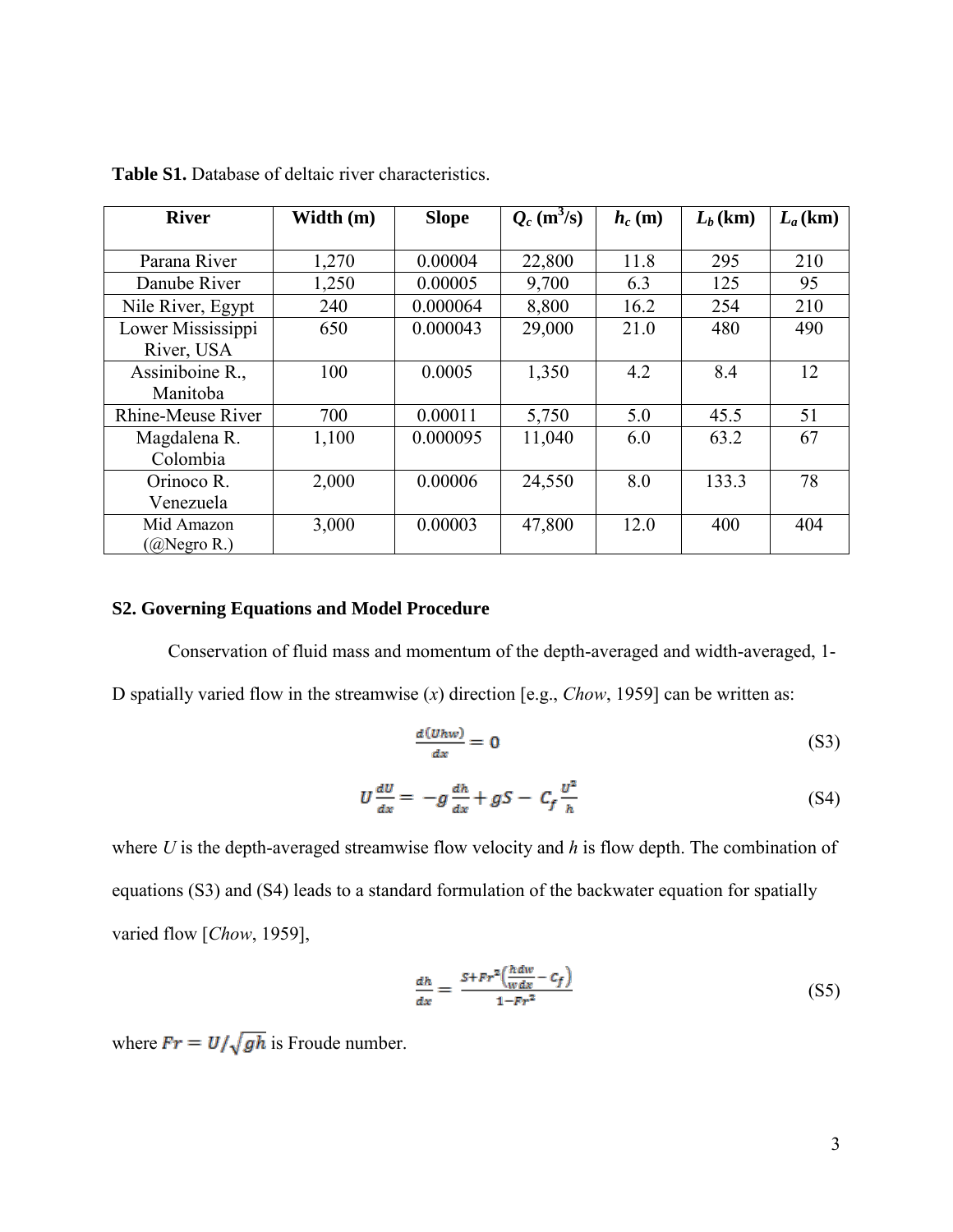Offshore, river plumes tend to spread laterally and sometimes vertically due to loss of river-channel confinement resulting in offshore deposition and a water surface elevation at the river mouth is relatively insensitive to changes in river discharge as compared to farther upstream [e.g., *Rajaratnam*, 1976; *Wright*, 1977; *Rowland et al.*, 2009; *Schiller and Kourafalou*, 2010]. For example, stage height increases by  $\leq 1$  m at the mouth of the Mississippi River during large floods, whereas stage heights can increase by  $> 10$  m farther upstream [e.g., *Karadogan et al.*, 2009]. The simplest way to incorporate the effect of lateral plume spreading would be to force the water surface elevation at the river mouth to be at sea level through use of a boundary condition at *x* = 0 in equation (S5) [e.g., *Parker et al*., 2008; *Karadogan et al.*, 2009]. We have found, however, that forcing the water surface to sea level at  $x = 0$  is too restrictive and can produce a drawdown effect that is greater than observed [*Lamb et al.*, in press]. To allow for some variation of the water-surface elevation at the river mouth, we instead treat the offshore plume as a depth-averaged, steady, homopycnal current, where momentum is balanced in 1-D between a hydrostatic pressure gradient and drag along the bed (i.e., equation (S5)). We neglect drag and entrainment along the lateral margins of the plume and represent lateral spreading of the plume geometrically by assigning a set spreading angle  $(\theta)$  beyond the shoreline  $(x < 0)$ . Thus, in equation (S5), the average width of the plume beyond the shoreline (i.e.,  $x < 0$ ) is calculated from  $\frac{dw}{dx} = 2 \tan \theta$ *dx*  $= 2 \tan \theta$  where  $\theta$  is the spreading angle of the plume relative to the center streamline. Theory, experiments, and field observations have found that unconfined jets tend to spread at an angle of ~ 5.7 degrees when width-averaged [e.g., *Wright and Coleman*, 1971; *Rajaratnam*, 1976; *Wang*, 1984; *Rowland et al.*, 2010], which we employ here. Although our representation of the plume is highly simplified, it is sufficient to reproduce the desired effect of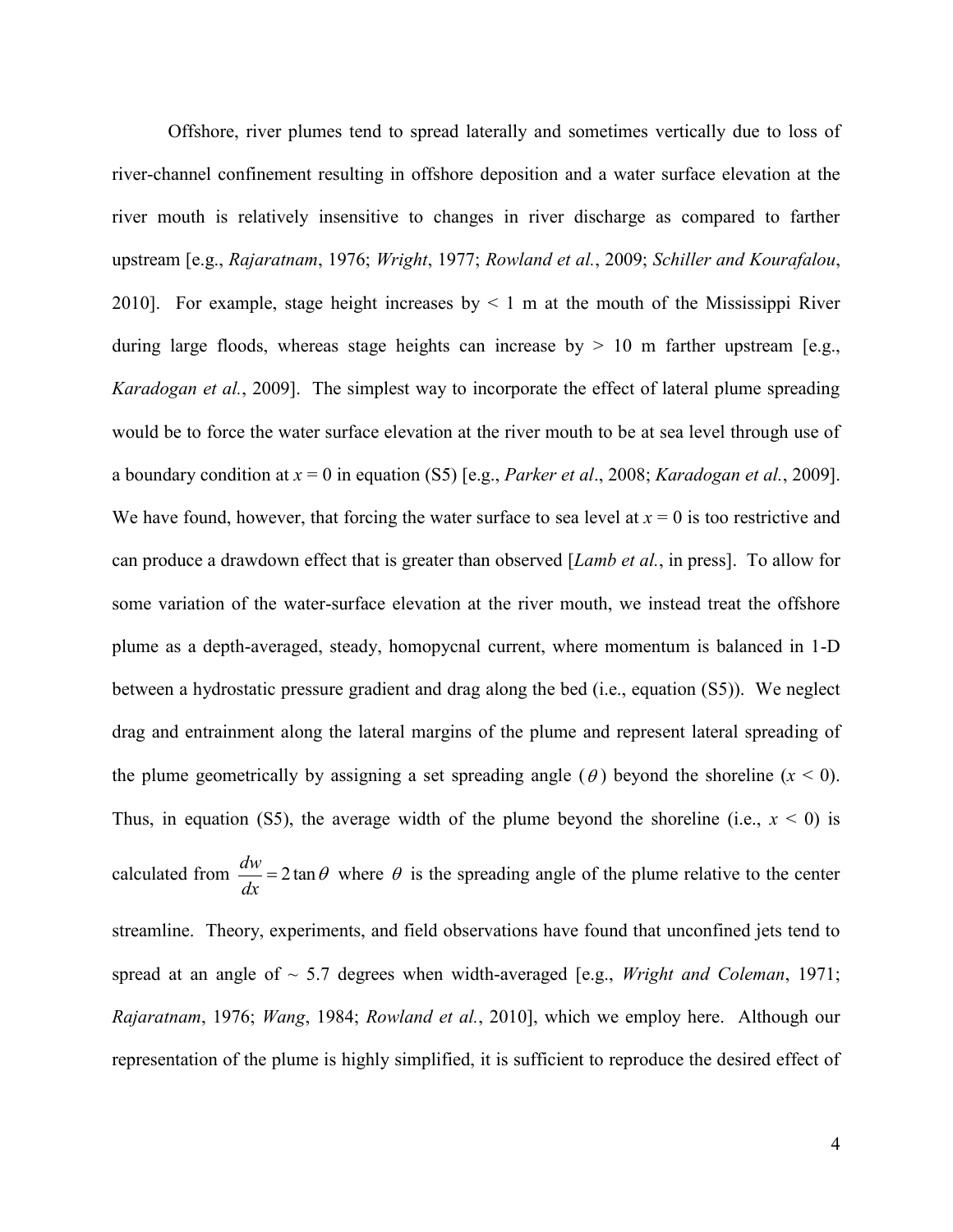a dynamic river-mouth, water-surface elevation that is a model outcome (rather than a boundary condition).

To solve equation (S5), the bed elevation, bed slope, channel width and discharge are specified everywhere along the flow path. For subcritical flow  $(Fr < 1)$  considered here, the water level in the basin is fixed at sea level very far downstream of the region of interest  $(x \ll$ 0), which allows a dynamic water-surface elevation at the shoreline. The calculation for flow depth proceeds in an upstream direction from this boundary condition.

 We use *Engelund and Hansen* [1967] for calculating transport rate of total bed-material load  $(Q_s)$ ,

$$
Q_s = w (Rg D_{50}^3)^{1/2} \left(\frac{0.05}{c_f}\right) \tau_*^{5/2}
$$
 (S6)

where *R* is the submerged specific density of the sediment ( $\sim$  1.65),  $D_{50}$  is the median grain size,  $\tau_* = u_*^2/RgD_{50}$  is the Shields stress, and  $u_* = \sqrt{C_f U^2}$  is the shear velocity. The evolution of the bed by continuity for dilute flow can be written as

$$
\left(1 - \lambda_p\right) \left(\frac{\partial \eta}{\partial t} + \sigma\right) = -\frac{1}{w_s} \frac{\partial Q_s}{\partial x} \tag{S7}
$$

where  $\lambda_p$  is bed porosity.  $\sigma$  is the rate of relative sea-level rise (i.e., subsidence rate plus eustatic sea-level rise), which we treat as uniform; however, in cases subsidence may be spatially variable (e.g., Mississippi River [*Blum and Roberts*, 2009]).  $w_s$  is the width of the depositional zone. In the river  $(x > 0)$ , the width of the depositional zone is equivalent to the channel width (i.e.,  $w_s = w$ ). The offshore depositional zone, however, can span a much larger area than the width of the river plume itself over geomorphic timescales because of variability in the plume location, bifurcations, and waves, tides, and other processes that tend to distribute sediment away from the river mouth. To account for these effects using our quasi-2D framework, we follow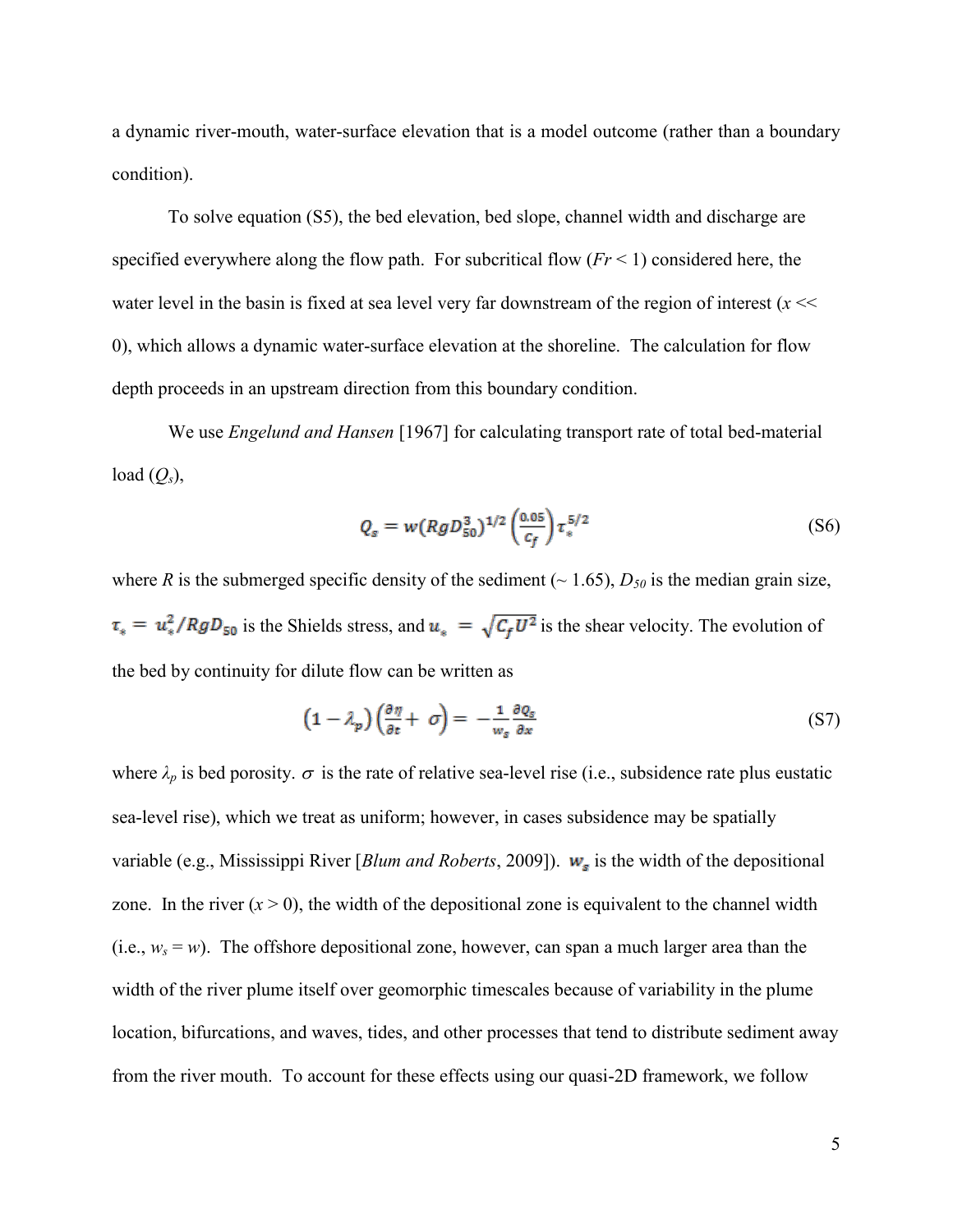previous work [e.g., *Parker and Sequeiros*, 2006; *Kim et al*., 2009] and set the effective width of the offshore (i.e.,  $x < 0$ ) depositional zone to  $w_s = w_o + 2x \tan \theta_s$ , where  $w_o$  is the river channel width and the deposit spreading angle,  $\theta_s = 70^\circ$ . This deposit spreading angle was approximated from satellite images of the Mississippi River Delta (e.g., Fig. S1). Greater spreading angles result in slower delta growth, but do not significantly affect our predictions of the avulsion lengthscale.

Equations  $(S5) - (S7)$  represent the river-plume model, which links hydrodynamics, sediment transport, and bed morphology and simulates the interactions among them. For the model case of the Mississippi River, we set the initial channel bed slope to  $S = 4 \times 10^{-5}$ , channel width to  $w_0 = 650$  m, bed friction coefficient  $C_f = 0.002$ , median grain diameter to  $D_{50} = 300$   $\mu$ m [*Thorne et al.*, 2008], bed porosity to  $\lambda_p = 0.40$ , and the initial water depth at the shoreline to 25 m. Note that simulated erosion rates may overestimate modern rates in parts of the lower 200 km of the Mississippi River, which show degradation into consolidated alluvium [*Nittrouer et al.*, 2011].

To run the variable discharge simulation, daily water discharge data from U.S. Army Corps were linearly split into six bins with average discharges of 6.2 x  $10^3$ , 1.2 x  $10^4$ , 1.9 x  $10^4$ , 2.6 x 10<sup>4</sup>, 3.2 x 10<sup>4</sup>, and 3.9 x 10<sup>4</sup> m<sup>3</sup>/s and corresponding fractional time of occurrence of 0.36, 0.28, 0.19, 0.12, 0.04, and 0.01. We solved the governing equations using finite difference approximations (first-order in time with a time-step of 0.05 yrs. and second-order in space with a spatial step of 12 km) for a complete cycle of the six discharges (from lowest to highest discharge) for a period of 30 years, which corresponds to the peak-annual-flood recurrence interval of the largest flood event considered. This cycle was repeated to reach  $T_A = 1500$  years of total run time.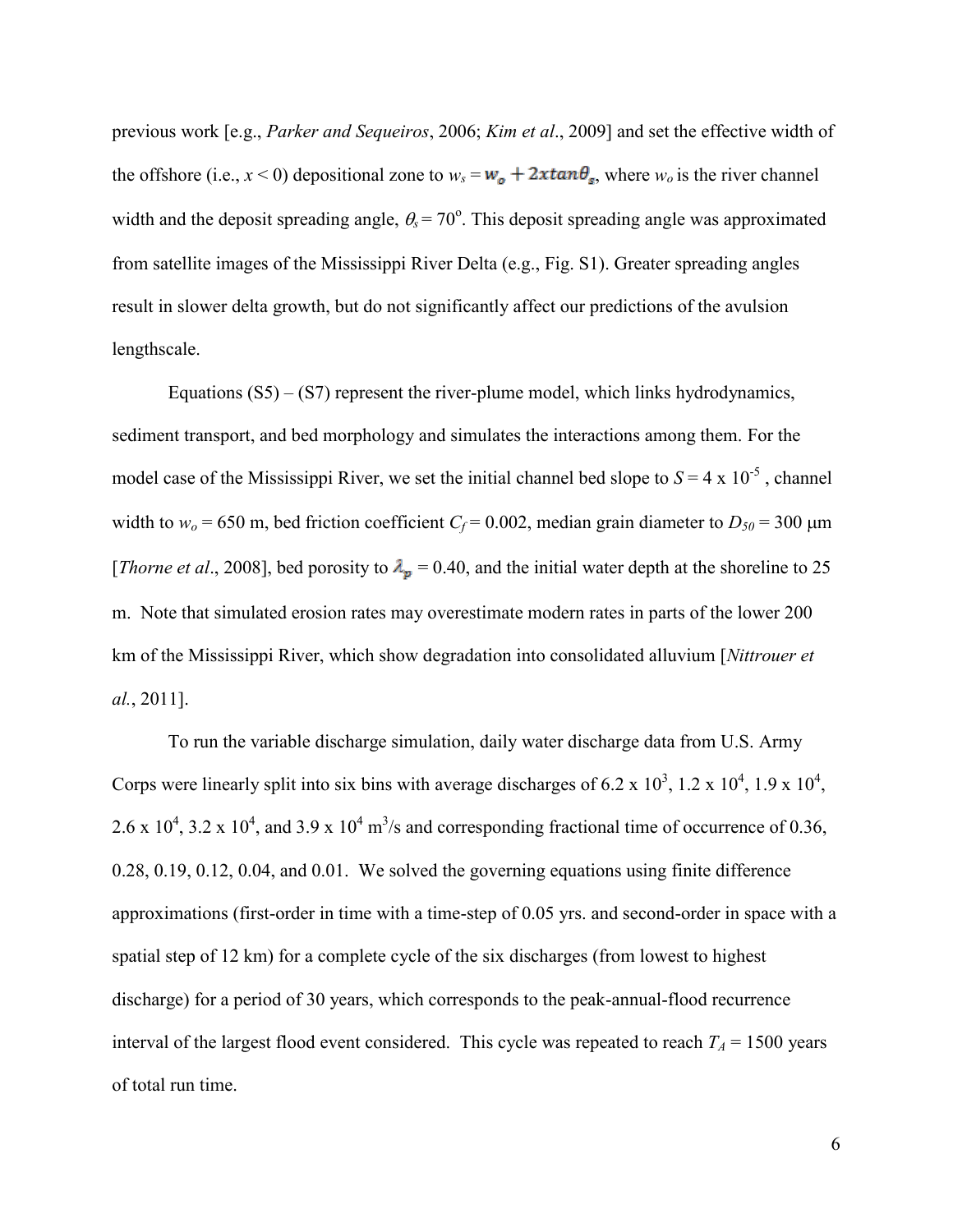The model predictions of sediment flux in the fluvial section are in agreement with those measured by the U.S. Geological Survey during both low flows and high flows at St. Francisville station ( $x = 425$  km) [*Nittrouer et al.*, in press]; for example,  $Q_s = 0.2$  m<sup>3</sup>/s for  $Q_w = 12,000$  m<sup>3</sup>/s and  $Q_s = 1 \text{ m}^3/\text{s}$  for  $Q_w = 39,000 \text{ m}^3/\text{s}$ . A detailed comparison of model hydrodynamic predictions and historic observations for the case of the Mississippi River can be found in *Lamb et al.* [in press].

In our simulations we have neglected overbank flow over an extensive floodplain. This is a reasonable assumption for the Mississippi River, as the levees are capable of containing most high discharge events up to  $\sim Q_w = 4 \times 10^4$  m<sup>3</sup>/s, which is well within the drawdown regime [*Lamb et al*., in press]. The effect of a coupled floodplain on drawdown dynamics likely depends on the nature of floods in a particular river system. For example, flow from the channel to the floodplain would reduce the rate of water-surface elevation rise in the channel, which in turn could reduce the magnitude of drawdown during high flows, potentially making our predicted avulsion location metrics less pronounced, at least until the floodplain is fully inundated. However, in some rivers (including reaches of the Mississippi), water levels can rise contemporaneously in the floodplain and channel, or water can flow from the floodplain to the channel due to floodplain inundation from upstream sources or direct precipitation [e.g., *Mertes*, 1997; *Day et al.*, 2008]. In these cases, the floodplain may have little effect on the preferential avulsion zone.

#### **S3. References**

Blum, M.D. and H.H. Roberts (2009), Drowning of the Mississippi Delta due to insufficient sediment supply and global sea-level rise, *Nature Geosci*., 2, 488-491, doi:10.1038/ngeo553 Chow, V. T. (1959), *Open Channel Hydraulics*, 680 pp., McGraw Hill.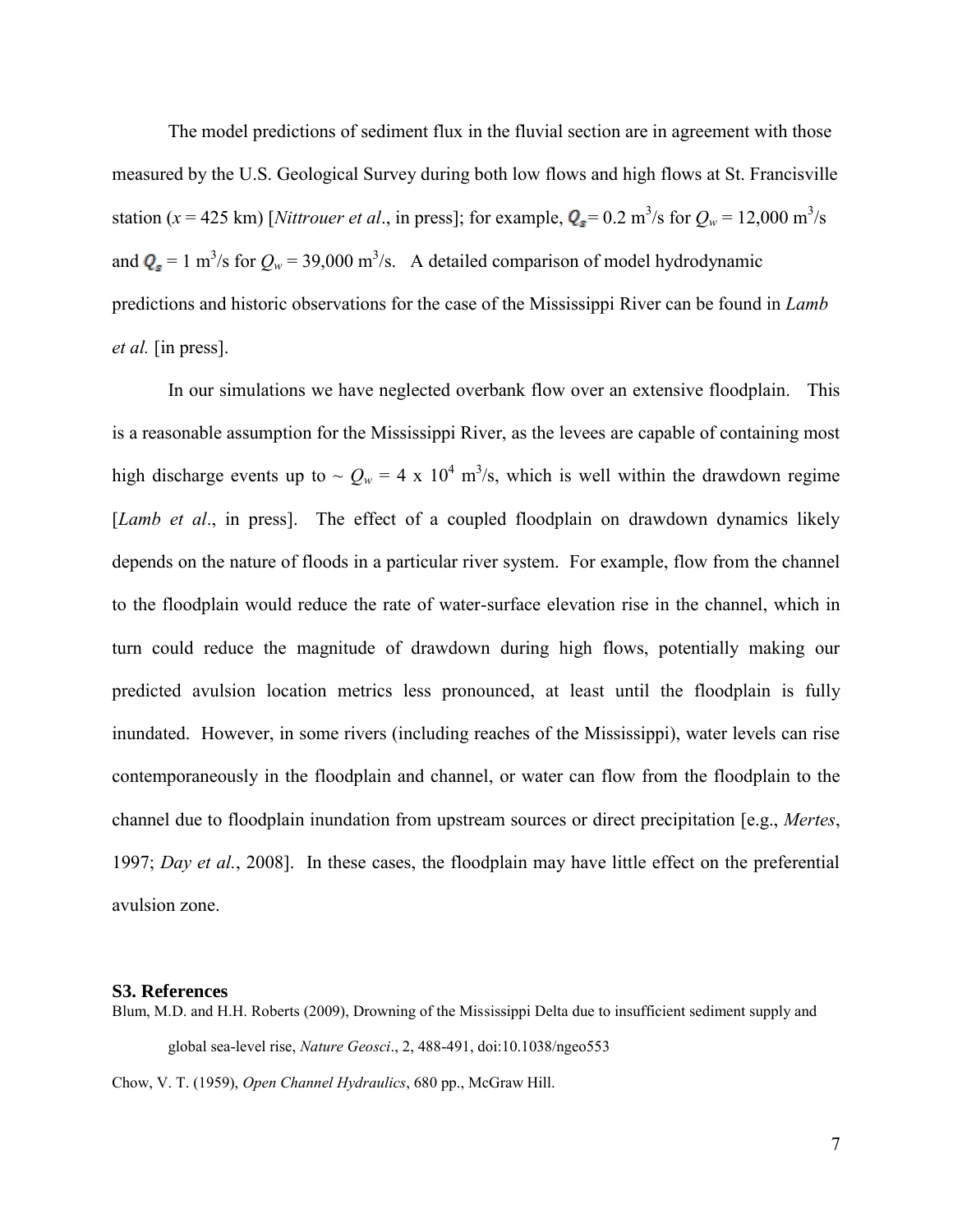- Day, G., W. E. Dietrich, J. C. Rowland, and A. Marshall (2008), The depositional web on the floodplain of the Fly River, Papua New Guinea, *J. Geophys. Res*., 113, F01S02, doi:10.1029/2006JF000622
- Depetris, P.J. and D.M. Gaiero (1998), Water-Surface Slope, Total Suspended Sedimentand Particulate Organic Carbon Variability in the Parana River During Extreme Flooding, Short Communications, Naturwissenschaften, Springer-Verlag, 85, 26–28.
- Engelund, F., and E. Hansen (1967), *A monograph on sediment transport in alluvial streams*, Copenhagen.
- Giosan, L., J. P. Donnelly, E. Vespremeanu, J.P., Bhattacharya, C. Olariu, F.S. Buonaiuto (2005), River delta morphodynamics: examples from the Danube Delta, *River Deltas—Concepts, Models, and Examples*, SEPM Special Publication No. 83, ISBN 1-56576-113-8, p. 393–411.
- Jerolmack, D. J., and D. Mohrig (2007), Supplemental material (including references for data base therein) Conditions for branching in depositional rivers, *Geology*, 35(5), 463-466., doi: 10.1130/G23308A.1
- Karadogan, E., C. S. Willson, and C. R. Berger (2009), Numerical modeling of the Lower Mississippi Riverinfluence of forcings on flow distribution and impact of sea level rise on the system, in OCEANS 2009, MTS/IEEE Biloxi - Marine Technology for Our Future: Global and Local Challenges, 1-7.
- Kim, W., A. Dai, T. Muto, and G. Parker (2009), Delta progradation driven by an advancing sediment source: Coupled theory and experiment describing the evolution of elongated deltas, *Water Resour. Res*., W06428, 45, doi:10.1029/2008WR007382.
- Lamb, M. P., J.A. Nittrouer, D. Mohrig, and J. Shaw (in press), Backwater and river-plume controls on scour upstream of river mouths: Implications for fluvio-deltaic morphodynamics, *J. Geophys. Res.-Earth Surf. doi: 10.1029/2011JF002079.*
- Mertes, L. A. K. (2002), Remote sensing of riverine landscapes*, Freshw. Biol*., 47(4), 799-816.
- Nittrouer, J. A., D. Mohrig, M. A. Allison, and A.P.B Peyret (2011), The Lowermost Mississippi River: A mixed bedrock-alluvial channel, *Sedimentology*, DOI: 10.1111/j.1365-3091.2011.01245.x.
- Nittrouer, J.A., Shaw, J., Lamb, M.P., Mohrig, D. (in press), Spatial and temporal trends for water-flow velocity and bed-material transport in the lower Mississippi River. *Geol. Soc. of Amer. Bull*.
- Oak Ridge National Laboratory Distributed Active Archive Center, records of water discharge for world rivers, http://daac.ornl.gov/rivdis/STATIONS.HTM#A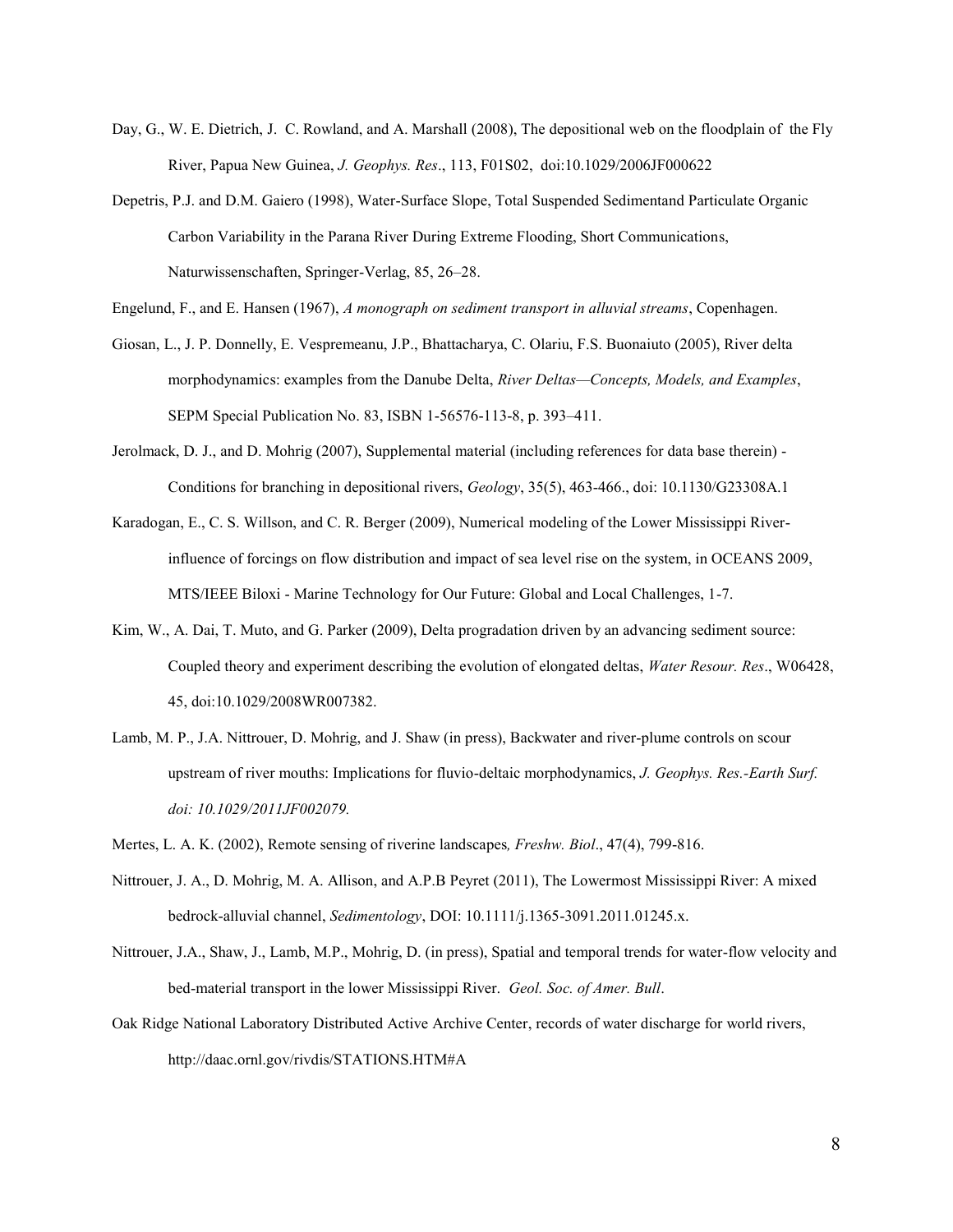- Opreanu, G. (2010), Identifying erosion areas along the Danube on the basis of grain-size and hydrologic parameters, *Geo-Eco-Marina*, 16, p. 101-106.
- Parker, G. (2004), 1-D sediment transport morphodynamics with applications to rivers and turbidity currents, ebook., http://vtchl.uiuc.edu/people/parkerg/morphodynamics\_e-book.htm
- Parker, G., T. Muto, Y. Akamatsu, W.E. Dietrich, and J.W. Lauer (2008), Unravelling the conundrum of river response to rising sea-level from laboratory to field. Part I: Laboratory experiments, *Sedimentology*, *55*(6), 1643-1655, DOI: 10.1111/j.1365-3091.2008.00961.x
- Parker, G. and O. Sequeiros (2006), Large scale river morphodynamics: application to the Mississippi Delta, River flow 2006 Conference, Lisbon, Portugal, Proceedings of the International Conference on Fluvial Hydraulics, edited by R. M. L. Ferreira et al., pp. 3–11, Taylor and Francis, London.
- Parker, G., P.R. Wilcock, C. Paola, W.E. Dietrich, and J. Pitlick (2007), Physical basis for quasi-universal relations describing bankfull hydraulic geometry of single-thread gravel bed rivers, *J. Geophys. Res. – Earth Surf*., 112, F04005, 21 pp., doi:10.1029/2006JF000549
- Rajaratnam, N. (1976), *Turbulent Jets*, Elsevier., New York, 302 pp.
- Rowland, J. C., W.E. Dietrich, and M.T. Stacey (2010), Morphodynamics of subaqueous levee formation: Insights into river mouth morphologies arising from experiments, *J. Geophys. Res.-Earth Surf.*, *115*, F04007, 20 pp., doi:10.1029/2010JF001684
- Rowland, J.C., M.T. Stacey, and W.E. Dietrich (2009), Turbulent characteristics of a shallow wall-bounded plane jet: experimental implications for river mouth hydrodynamics, *J. Fluid Mech*., 627, 423-449, DOI: 10.1017/S0022112009006107
- Saad, M.B.A. (2002), Nile River morphology changes due to the construction of high Aswan dam in Egypt, Ministry of Water Resources and Irrigation Report, Egypt, 14 pages.
- Schiller, R. V., and V. H. Kourafalou (2010), Modeling river plume dynamics with the HYbrid Coordinate Ocean Model, *Ocean Model.*, *33*(1-2), 101-117.
- Thorne, C., O. Harmar, C. Watson, N. Clifford, D. Biedenharn, and R. Measures (2008), Current and historical sediment loads in the lower Mississippi River, Report to United States Army, European research office of the U.S. ARMY, University of Nottingham, U.K., 220 pp.